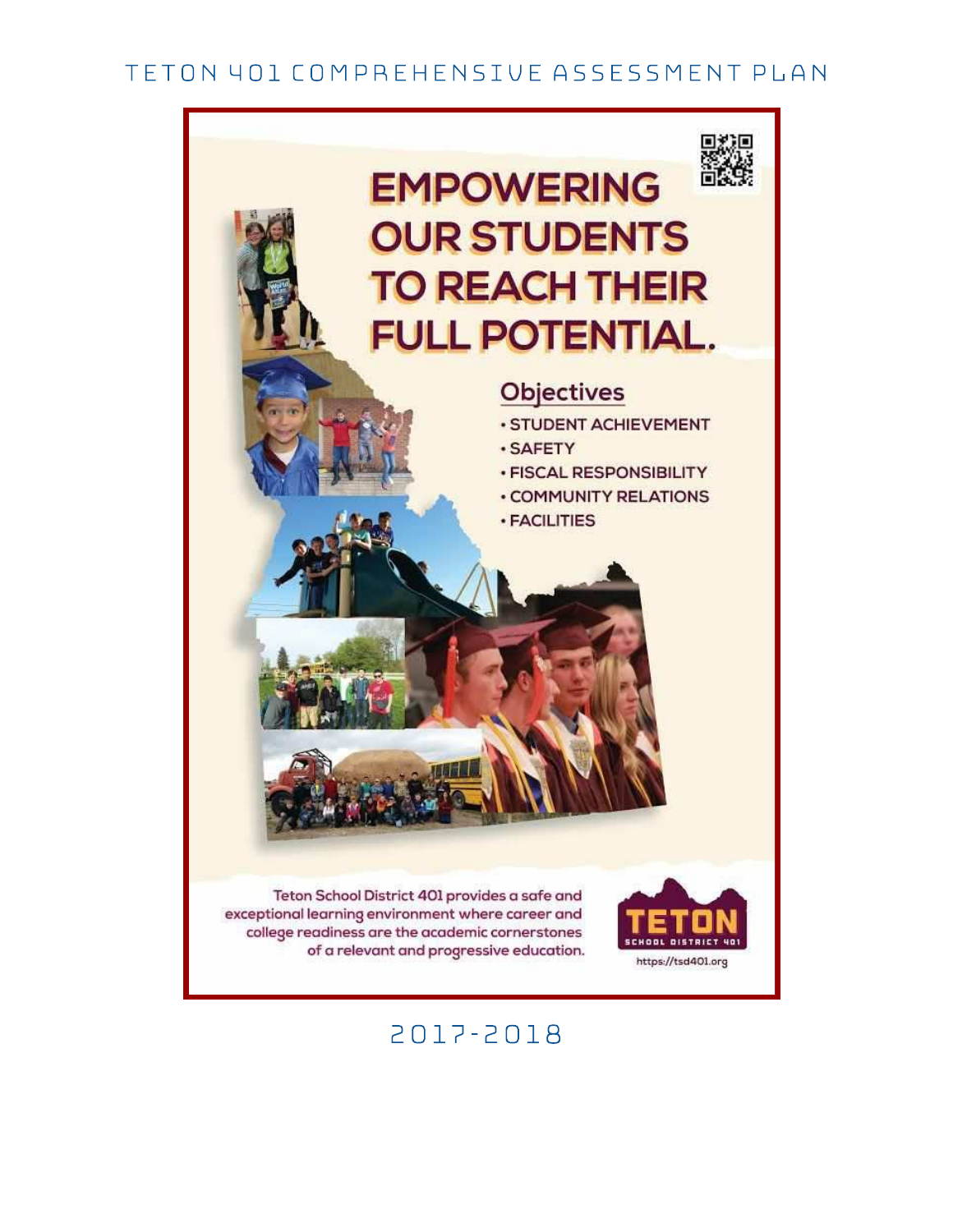## **Teton 401 Comprehensive Assessment Plan Table of Contents**

| Introduction:                                              | 3               |
|------------------------------------------------------------|-----------------|
| <b>Background and Rationale:</b>                           | 3               |
| <b>Assessment Vision</b>                                   | 3               |
| <b>Assessment Mission:</b>                                 | 3               |
| Purpose of the District-Wide Assessment Program:           | $\overline{4}$  |
| Why we use Assessment:                                     | $\overline{4}$  |
| <b>Roles and Responsibilities:</b>                         | 5               |
| <b>Types of Assessment:</b>                                | 6               |
| <b>Assessment Map:</b>                                     | 8               |
| <b>Specific School Site Responsibilities For Testing:</b>  | 11              |
| <b>Testing Protocol and Security:</b>                      | 12 <sup>2</sup> |
| Assessment of students with Disabilities and ELL Students: | 12              |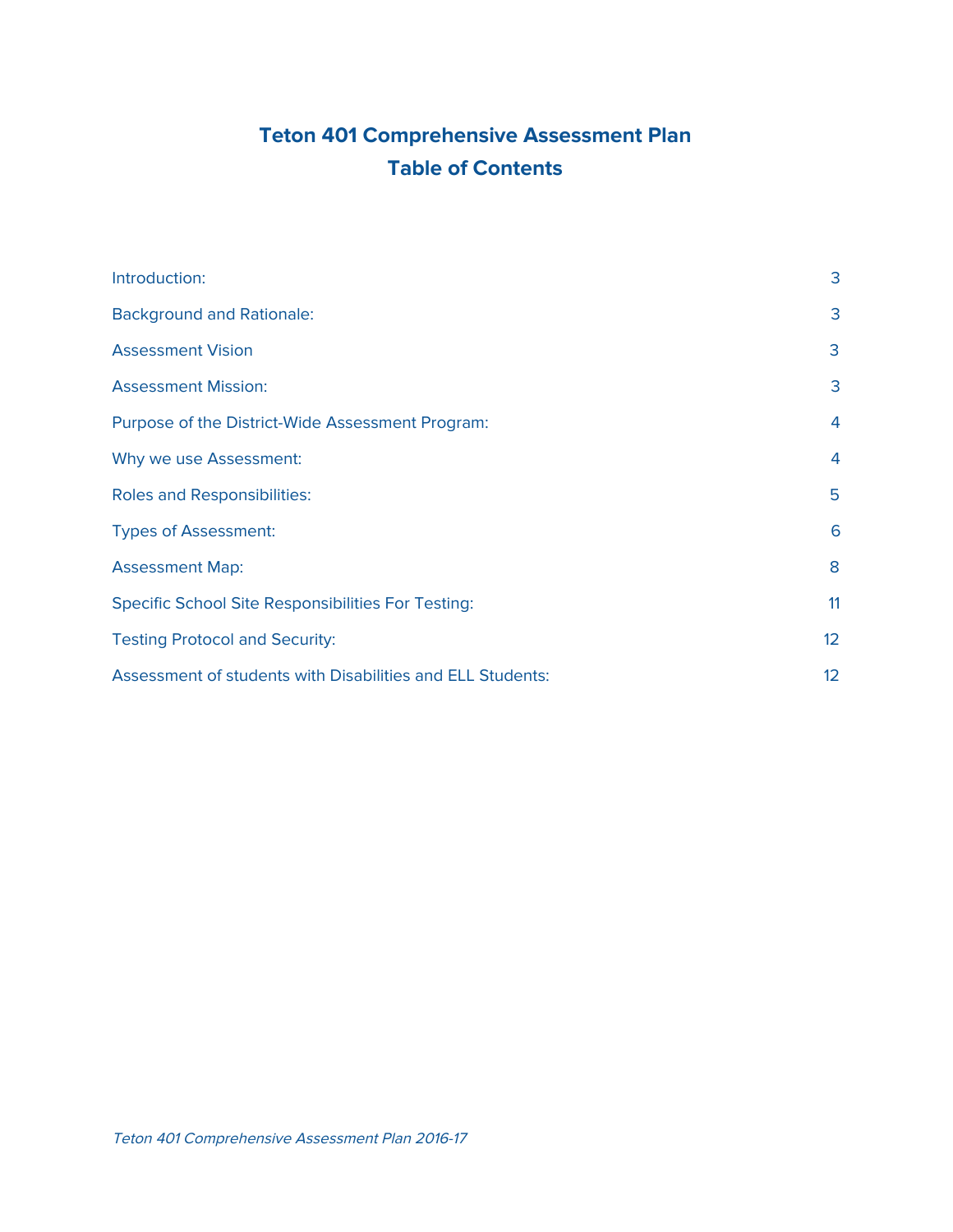# Teton 401 School District District Comprehensive Assessment Strategic Plan 2017-18

### <span id="page-2-3"></span>Introduction:

Teton 401 School District vision is to empower our students to reach their full potential. Teton 401 School District provides a safe and exceptional learning environment where college and career are the academic cornerstones of a relevant and progressive education. Our priorities and goals are student safety, student achievement, fiscal responsibility, and community relations. These provide the foundation for the Comprehensive Assessment System along with the District Strategic plan and the Idaho Content Standards.

### <span id="page-2-0"></span>Background and Rationale:

In compiling this document, the district will have a comprehensive plan in regards to the various types of assessment. Using assessment thoughtfully can have a tremendous impact on student achievement. Teton 401 using Assessment to build curriculum, differentiate instruction and have a progress monitoring tool for all students. In order to coordinate all the efforts in the various areas of assessment, it is important to have an "at-hand" resource for all stakeholders to access that will describe the various assessments, the persons in charge and the ongoing professional development that allows teachers and administrators to use the information thoughtfully to transform the student achievement in the district.

- Aligns with Idaho State Standards and local standards;
- Supports our district mission, values, and philosophy of learning;
- Provides assessment information that is compatible with information from previous grades;
- Provides students, their parents and teachers, and administrators with information about student achievement;
- Supports the requirements of the Danielson Framework for Teacher Evaluation
- Utilizes an array of assessment methods to determine the understandings, knowledge, and skills that students have acquired.

#### <span id="page-2-2"></span>Assessment Vision

Teton 401 Assessment is to provide all stakeholders valuable information on the progress of students in Teton 401 school district, providing transparent results and the ability to understand what the results show and how to use them to drive instruction and student achievement.

#### <span id="page-2-1"></span>Assessment Mission:

Assessment in Teton 401 will assist in monitoring student's progress, inform parents of their child's academic standing, identify opportunities for teachers to differentiate instruction and meet the need for all learners, provide schools with an overall snapshot of achievement and drive programs and professional development, and create accountability to the community and all stakeholders.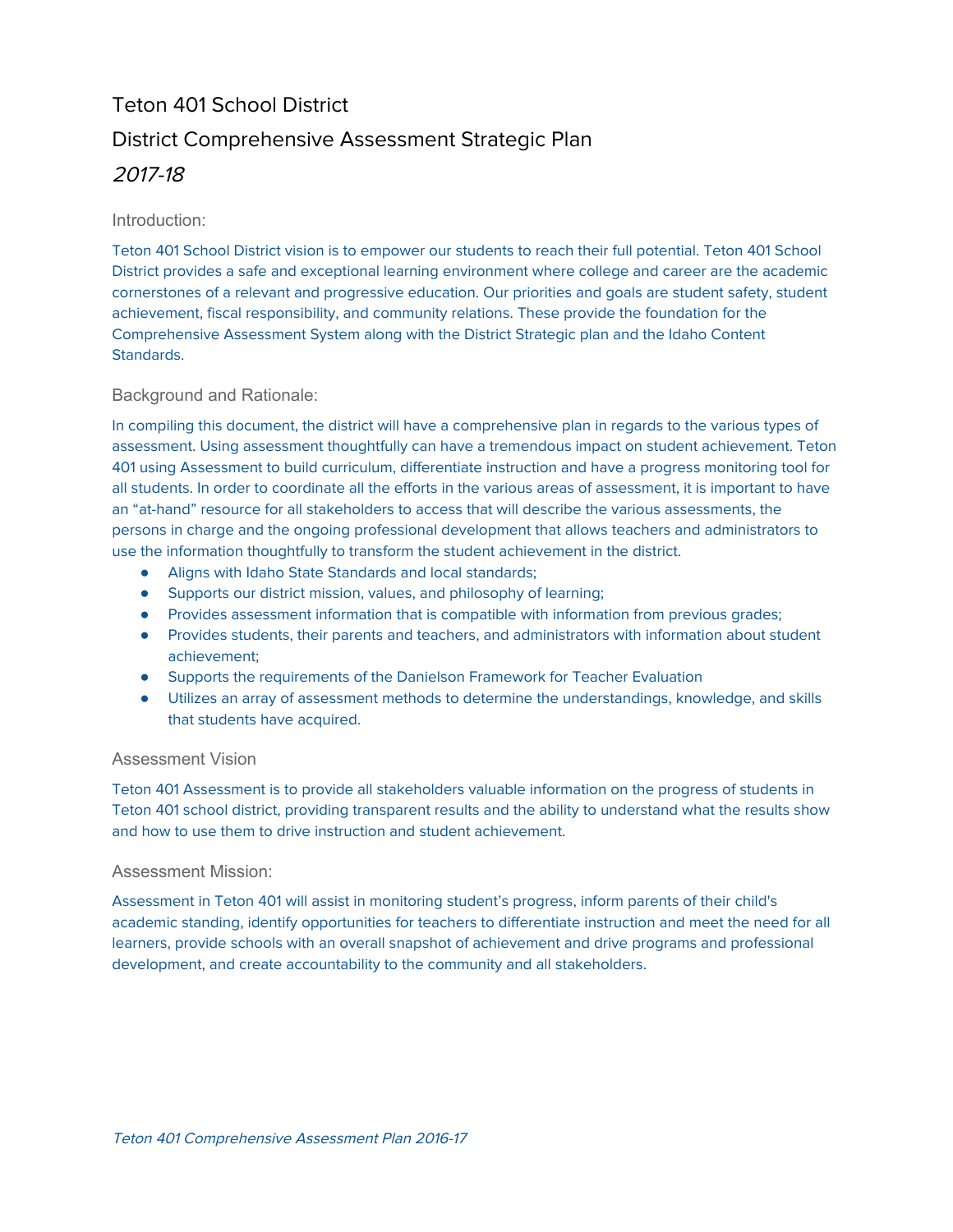#### <span id="page-3-1"></span>Purpose of the District-Wide Assessment Program:

Teton 401 believes that standards/curriculum, instruction, and assessment are inextricably intertwined in the learning process—one component cannot function well without the other. Optimally, the three components work together to produce high levels of student achievement.

- Standards and curriculum answer the question, "What do we teach?" State standards and locally created curriculum define what we expect students to know, understand, and be able to do. The curriculum articulates a progression of learning goals that is aligned with state standards.
- Instruction answers the question, "How do we teach?" It includes the learning experiences, ways of engaging student interest, and means by which teachers differentiate those experiences to scaffold student learning. To be most effective, teachers employ powerful learning strategies (e.g., writing across the curriculum, Problem-Based Learning, inquiry, critical and creative thinking, integration of technology, interdisciplinary curriculum, use of real world data and experts).
- Assessment answers the question, "How well do we teach?" Assessment measures the attainment of learning and provides data that is used formatively, that is, to inform any needed changes in curriculum or instruction for individual students or collectively for grades or content areas. This includes data that is used to determine individual student's needs for intervention or enrichment/acceleration.

#### <span id="page-3-0"></span>Why we use Assessment:

In order to answer the question, "How well do we teach?", assessment is best seen as "the process of observing learning" that entails "describing, collecting, recording, scoring, and interpreting information about a student's or one's own learning. At its most useful, assessment is an episode of learning that provides opportunities for reflecting on an individual's understanding of progress."<sup>1</sup> The aim of assessment is to improve performance, not merely to audit it. Therefore, data is used to make informed decisions and to provide a clear picture of student learning progress.

In summary, we assess in order to:

- Adjust instruction for students' needs,
- Inform students and teachers about learning,
- Determine the effectiveness of instruction and the curriculum, and
- Communicate individual and school-wide performance to students, parents, and the public

<sup>&</sup>lt;sup>1</sup> Stuart, Lynn. Assessment in Practice: a View from the School: Creating a School Culture of Learning and Assessment. Newton, MA: Teachers 21, 2003. Print.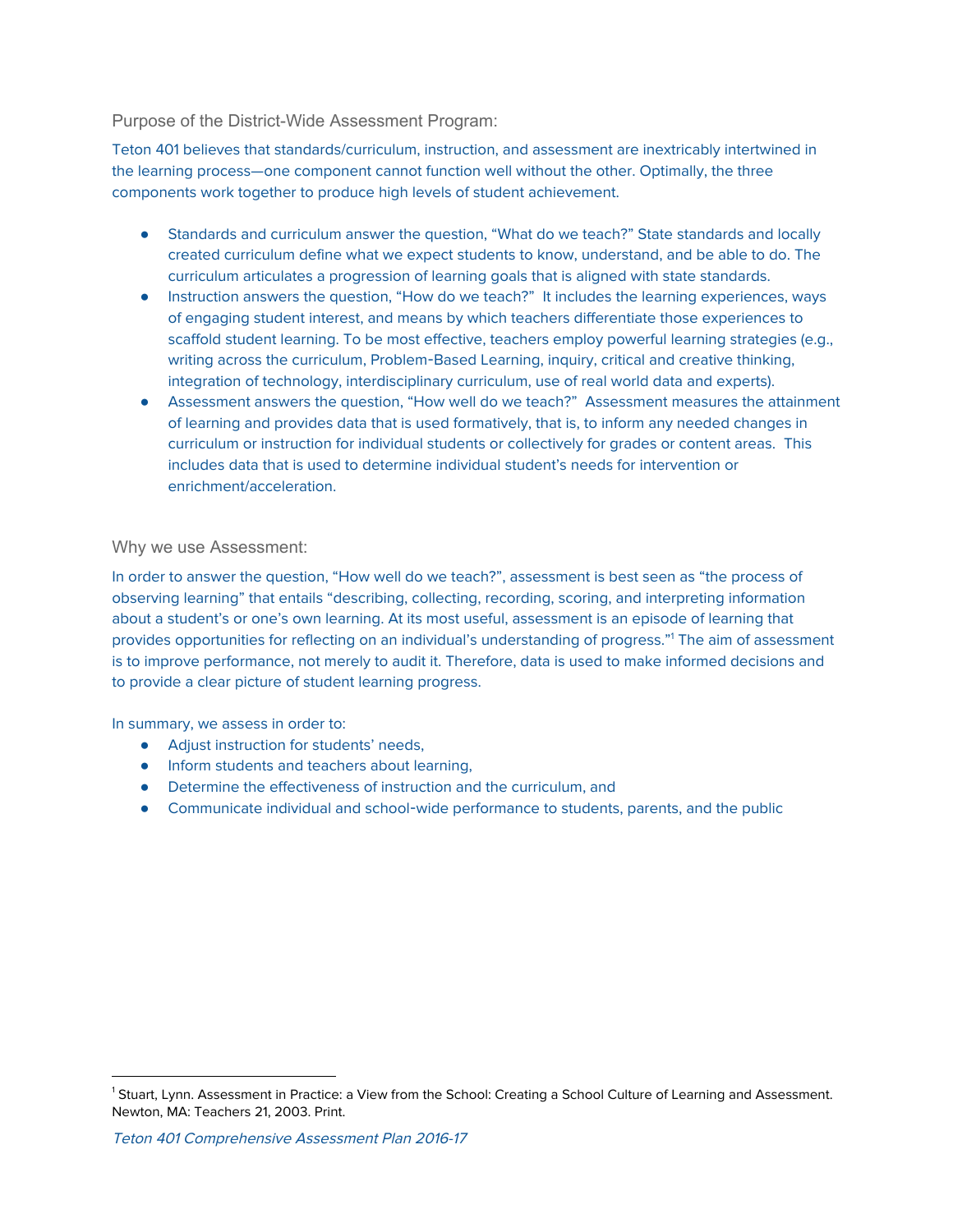<span id="page-4-0"></span>Roles and Responsibilities:

A balanced assessment system involves all professionals and the learner within a culture of inquiry, or professional learning community, that utilizes assessment data to make the best decisions for all learners. The following sums up the roles of each:

#### **Administrator**

- Provide continuous professional development in classroom assessment practices for faculty and staff;
- Implement NWEA Maps Implementation plan as agreed upon.
- Establish data teams to review and disseminate aggregated, district-wide and school-wide assessment and other data, and to serve as data coaches for the schools
- Accommodate time within the schedule for teachers to collaborate with colleagues and teaching partners ie.) NWEA Map resources, ISAT Interim Assessments/Learning resources

## **Educator/Team**

- Ensure that all instructional units developed in the district's curriculum database employ a balanced system of assessment;
- Involve students in the assessment process through reflection and setting of personal learning goals;
- Clearly communicate district and individual learning goals to students;
- Identify criteria, set benchmarks, gather continua of exemplar/benchmark student work;
- Regularly interpret and discuss grade level, classroom, and individual student performance data;
- Problem-solve within the context of PLCs, departments/grade levels, etc. to determine best interventions for struggling learners or best enrichment strategies for students who have mastered learning goals.

#### **Learner**

- **•** Assume ownership of learning;
- Use assessment information and reflection to set personal learning goals;
- Self-assess progress toward the attainment of personal learning goals.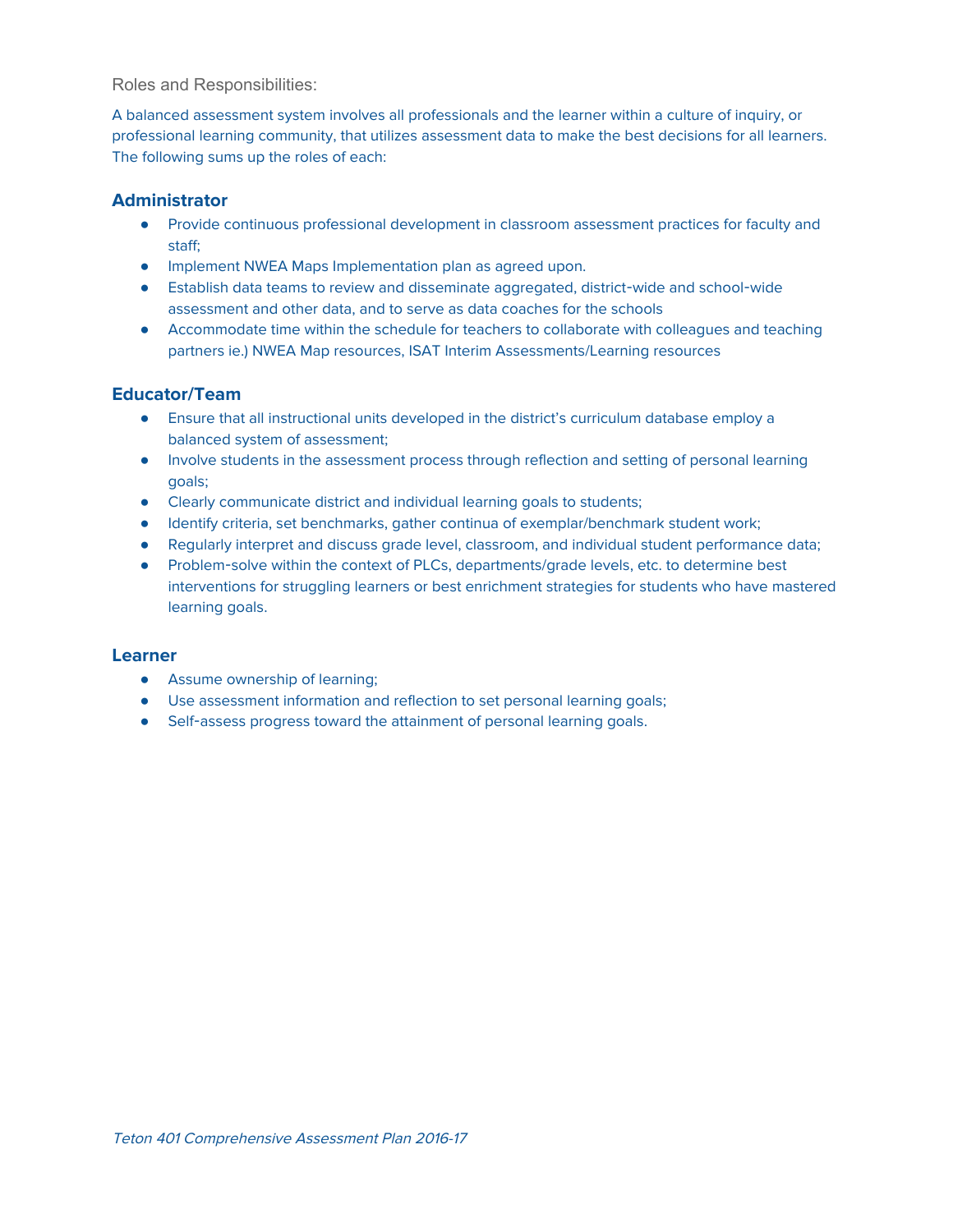## <span id="page-5-0"></span>Types of Assessment:

Various assessment strategies provide information at differing intervals and for different purposes. Each one provides a different perspective, and one cannot take the place of another. Together, they provide a balanced approach to assessment that informs decisions at the classroom, school, district, state, and national levels. Assessments can be categorized as small-scale or large scale. Within each category reside various types of assessments.

#### **Large**-**scale assessment**

occurs annually or less-frequently and can be either criterion referenced or normed.

- State and national assessments typically occurs annually but may be as frequent as twice annually for certain student populations or may occur only once. Information is used to show how students are performing against state standards or national norms, and to hold school districts accountable for student performance.
- Assessment instruments and procedures are standardized so that comparisons can be made across student groups. Examples of large-scale assessments include Idaho State Assessment Test (ISAT), and Advanced Placement (AP) exams.
- Universal screening assessment can occur only once or it may occur multiple times annually, depending upon its purpose. Information is used for early identification of learning needs. Examples of universal screening assessments include Dynamic Indicators of Basic Early Literacy Skills (DIBELS). Some universal screenings take the form of curriculum-based measures (CBM) as is the case with DIBELS.
- Benchmark assessment occurs three times annually in the form of MAP testing for grades first through nine. Information is used to identify strengths and gaps in curriculum and instruction and to determine how student groups are progressing. Grade-level curriculum may be refined, and teachers may adjust instruction for student groups based on their progress.

#### **Small**-**scale assessment**

occurs frequently and should be standards-based or criterion-referenced.

- Classroom formative assessment occurs continuously as students are learning and is considered assessment for learning. The purposes of formative assessment are to provide students with insight about their current level of achievement, to inform students about how they can improve their learning, and to help teachers identify and respond to student learning needs. Information is used to adjust teaching strategies. Students receive frequent and meaningful feedback on their performances. Examples of formative assessment strategies include observation and immediate feedback during learning experiences, quick checks for understanding, class discussion, strategic questioning techniques, rubrics (used by both teachers and students), non-graded student work samples, and student self-assessment.
- Classroom summative assessment occurs after student learning has taken place and is considered assessment of learning. The purpose of summative assessment is to document achievement or mastery of standards at a point in time. It is used to inform others about students and used to certify competence or to sort students. Information is used to adjust unit instructional strategies or assessment tools that will be implemented in the future. Examples of summative assessment strategies include graded student work or essays, tests and quizzes, and final projects or performance assessments.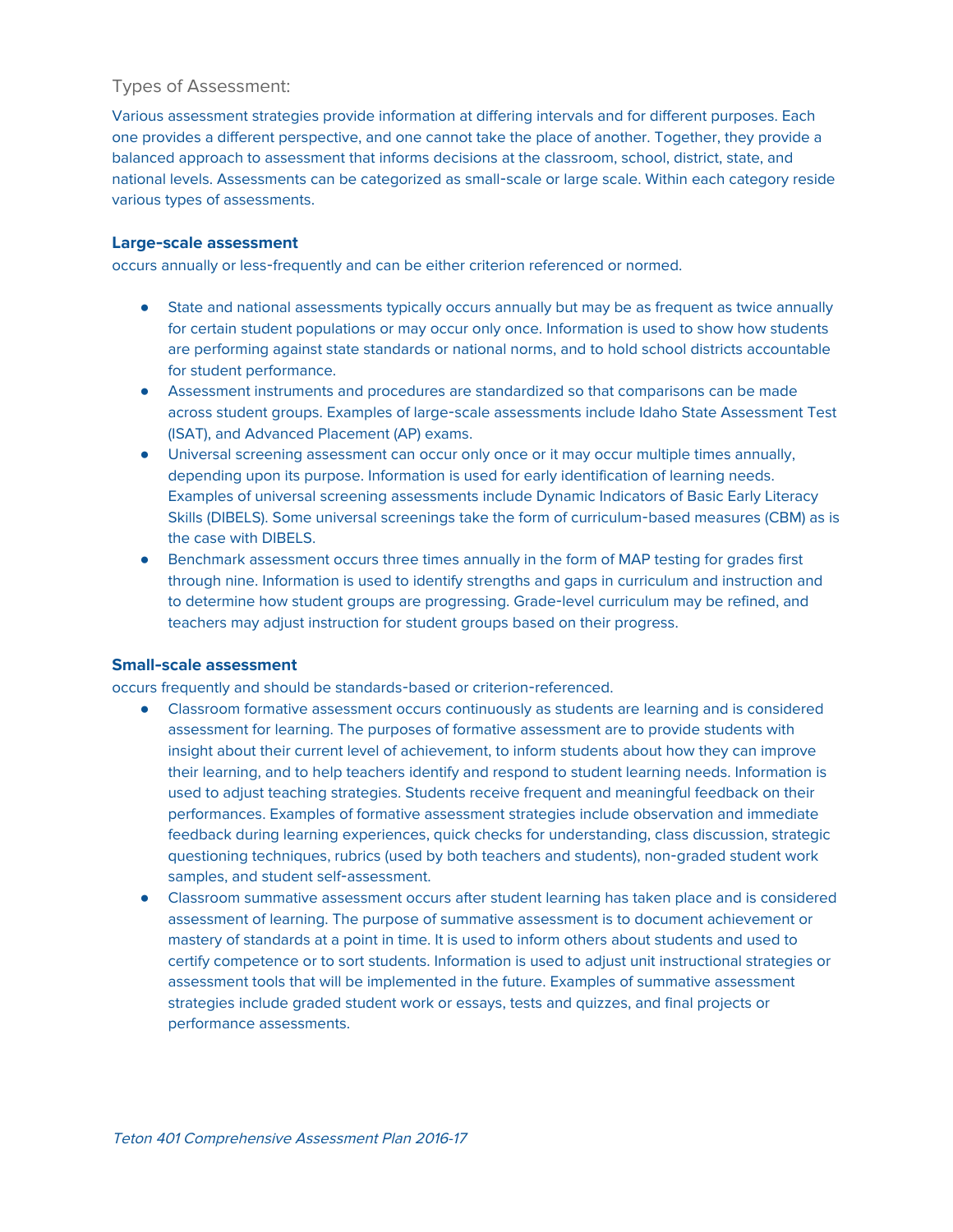- Curriculum-embedded assessment also occurs continuously within the instructional process. As the name implies, these measures are naturally embedded in instruction. Often students are not aware that the activity is in fact an assessment. Information is used to monitor student learning, inform instruction, or identify students in need of intervention, remediation, or enrichment. Curriculum-embedded assessments may be formative (assessment for learning) or summative (assessment of learning) in nature, and may include performance tasks, oral or written response, presentations/exhibitions, or other examples of student work. Common curriculum- embedded assessments also provide basic program evaluation data essential for grade level Professional Learning Communities (PLC).
- Diagnostic assessment occurs only as needed. Such tests are used to identify a specific learning need, or to determine intervention techniques or strategies for targeted instruction. The information is commonly used during the Response to Intervention Process or referrals for Special Education services.
- Progress monitoring assessment occurs regularly over time. Frequency depends upon the tier of instruction (within the Pyramid of Interventions). Information is used to mark student progress over time at frequent intervals when strategic instruction or intensive intervention is necessary. Data is commonly used within the context of a problem-solving situation (RTI) when determining if, or to what extent, an intervention has been effective. Progress monitoring data is best analyzed by plotting it on a time-series chart.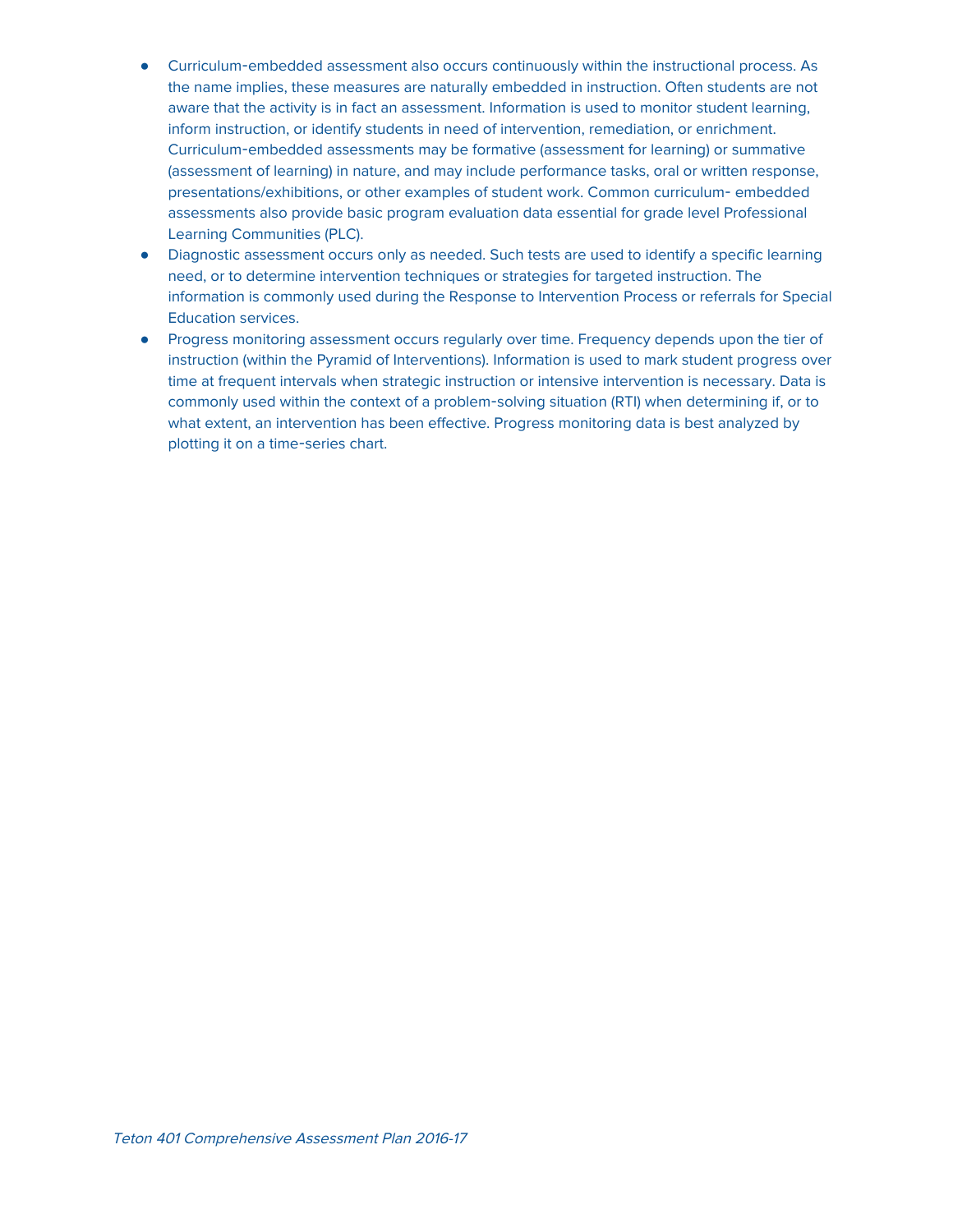## <span id="page-7-0"></span>Assessment Map:

| <b>Grade</b>  | <b>Assessment</b>                         | <b>Purpose</b>                                                                                                                                                                                                                                                                                                                                                                                                                                               | <b>Utilization of Results</b>                                                                                                                                                                                                                                                                                                                                                         |  |  |
|---------------|-------------------------------------------|--------------------------------------------------------------------------------------------------------------------------------------------------------------------------------------------------------------------------------------------------------------------------------------------------------------------------------------------------------------------------------------------------------------------------------------------------------------|---------------------------------------------------------------------------------------------------------------------------------------------------------------------------------------------------------------------------------------------------------------------------------------------------------------------------------------------------------------------------------------|--|--|
| <b>Levels</b> | <b>Instrument</b><br>and/or               |                                                                                                                                                                                                                                                                                                                                                                                                                                                              |                                                                                                                                                                                                                                                                                                                                                                                       |  |  |
|               | procedure                                 |                                                                                                                                                                                                                                                                                                                                                                                                                                                              |                                                                                                                                                                                                                                                                                                                                                                                       |  |  |
| $K-3$         | <b>IRI: Idaho</b><br>Reading<br>Indicator | Designed to ensure that all children in the State of<br>Idaho will master the skills they need to become<br>successful readers. Endless research-based studies<br>show reading skills are directly related to a child's<br>success in school. It is the Idaho Reading Indicator<br>(IRI) program goal at SDE to work with schools,<br>teachers, and administrators to promote students'<br>reading success.                                                  | Results used to design our Local Literacy Plan with<br>specific steps to support students who score a 2 (30<br>school hours) and 1 (60 school hours). We develop<br>fall to winter growth goals, as well as, winter to spring<br>goals as reported to the state along with the Local<br>Literacy Plan.                                                                                |  |  |
|               | AR:                                       | Engage students in reading practice with authentic<br>books and nonfiction articles. Strengthen reading<br>skills essential for learning in any subject by<br>practicing with comprehension quizzes and<br>close-reading activities.                                                                                                                                                                                                                         | Supports students reading and provides motivation<br>for students to continue to read.                                                                                                                                                                                                                                                                                                |  |  |
|               | STAR:                                     | Star 360's suite of assessments provide daily insight<br>and interim data so you can guide students to books<br>at the right level to grow, set goals, screen for your<br>benchmarks, and maximize growth.                                                                                                                                                                                                                                                   | Monitors students growth and comprehension.<br>Compares student progress with various areas of<br><b>CCSS and SBAC/ISAT</b>                                                                                                                                                                                                                                                           |  |  |
|               | CBM:                                      | It is designed to give teachers insight into which of<br>their students may need additional instructional<br>supports as well as to provide a means by which<br>they can measure the effectiveness of their teaching.<br>System reports provide information that supports<br>evidence-based decision making, and the<br>Interventions interface streamlines the process of<br>keeping track of student's' instructional program                              | Used to monitor student's fluency. Students who do<br>not meet the fall benchmark (national norm) on the 3<br>minute comprehension screener are given a 1 minute<br>fluency assessment. If students do not meet the fall<br>benchmark on the 1 minute fluency, we complete a<br>phonics assessment with the CORE Phonics survey,<br>and the REWARDS multisyllabic phonics assessment. |  |  |
|               | MAZE:                                     | A reading task that measures how well students<br>understand text they read silently                                                                                                                                                                                                                                                                                                                                                                         |                                                                                                                                                                                                                                                                                                                                                                                       |  |  |
|               | <b>DIBELS:</b>                            | Typically a SPED monitoring tool or assessment.                                                                                                                                                                                                                                                                                                                                                                                                              |                                                                                                                                                                                                                                                                                                                                                                                       |  |  |
| $1 - 9$       | <b>NWEA MAPS:</b>                         | <b>Student Progress Monitoring Tool</b>                                                                                                                                                                                                                                                                                                                                                                                                                      |                                                                                                                                                                                                                                                                                                                                                                                       |  |  |
| $3-8, 10$     | ISAT:                                     | Idaho Standards Achievement Tests                                                                                                                                                                                                                                                                                                                                                                                                                            | SAT/ACT required for college entrance as well as a<br>graduation requirement from HS                                                                                                                                                                                                                                                                                                  |  |  |
| 5,7           | <b>ISAT: Science</b><br>Exam              | Given to 5th and 7th grade students.                                                                                                                                                                                                                                                                                                                                                                                                                         |                                                                                                                                                                                                                                                                                                                                                                                       |  |  |
| $10-12$       | Biology/Chem<br>istry<br>End of<br>Course | End of Course Assessment (Biology or Chemistry) all<br>students are required to participate once during high<br>school years                                                                                                                                                                                                                                                                                                                                 |                                                                                                                                                                                                                                                                                                                                                                                       |  |  |
| 7-12          | <b>Civics</b>                             | District are required to assess all one hundred (100)<br>questions of the US Citizenship Naturalization Test;<br>however, districts have the ability to decide how the<br>assessment is given, i.e. multiple choice, question<br>and answer, orally, etc. Districts will also determine<br>the passing percent a student will need in order to<br>fulfill the graduation requirement. Students may take<br>the assessment anytime between their 7th and 12th | A graduation requirement for students in the state of<br>Idaho.                                                                                                                                                                                                                                                                                                                       |  |  |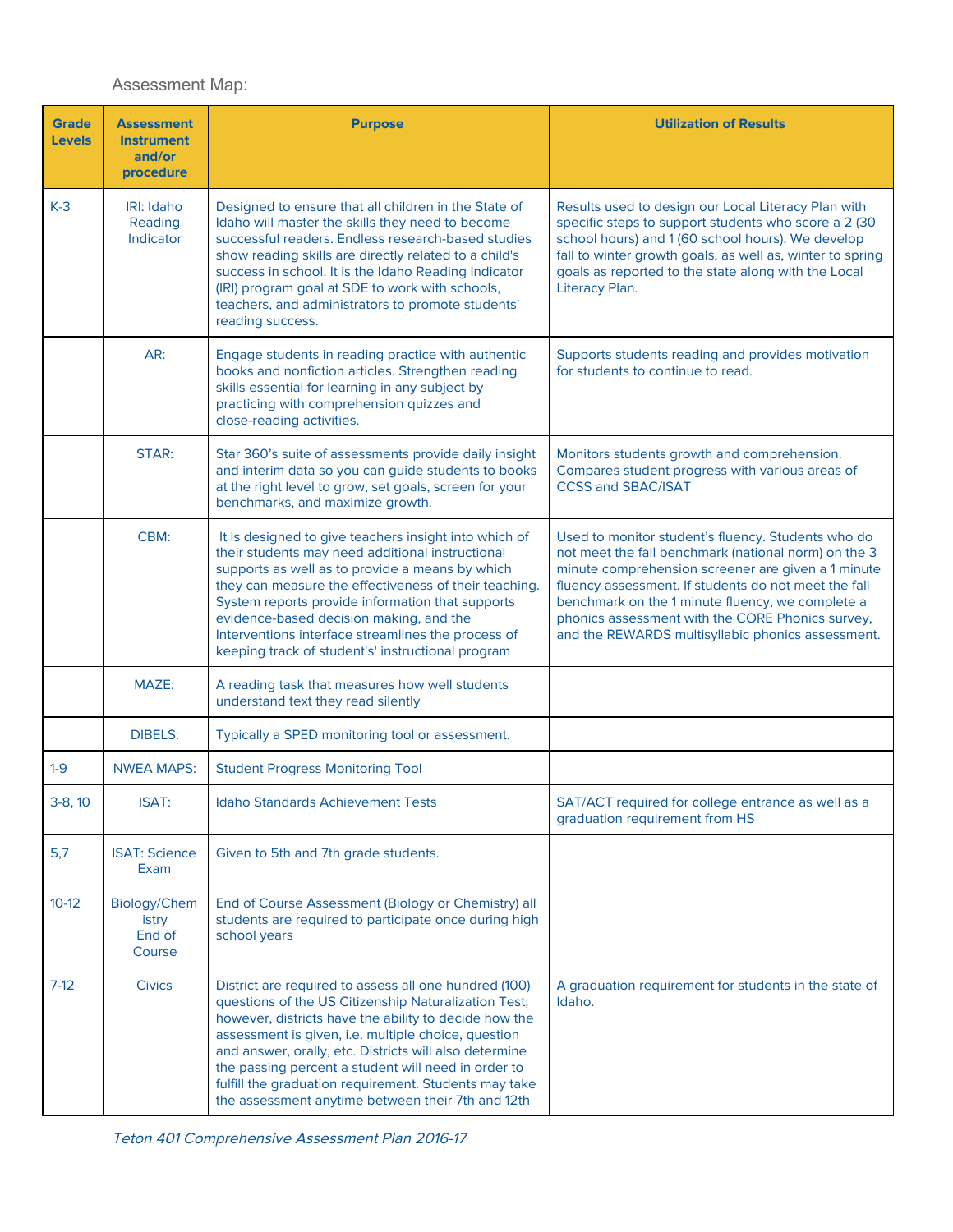|        |                           | grade year.                                                                                                                                                                           |                                                                                                                                                                                                                                                                                                                   |
|--------|---------------------------|---------------------------------------------------------------------------------------------------------------------------------------------------------------------------------------|-------------------------------------------------------------------------------------------------------------------------------------------------------------------------------------------------------------------------------------------------------------------------------------------------------------------|
| $K-12$ | <b>Access</b><br>2.0/WIDA | Idaho's annual English language proficiency<br>assessment for English Language Learners                                                                                               | Determines student language proficiency levels.<br>Allows students to be exited out of needing language<br>services if they perform at a certain level. This also<br>allows small groups to be created for the school day<br>in order to give comprehensive instruction to<br>students needing language supports. |
| 10/11  | <b>PSAT</b>               | Comprehensive assessment that provides students<br>with an array of data and resources and prepares<br>students for SAT - Everyone in tenth and Juniors for<br><b>National Merit.</b> | Allows students to gain insight as to how they will<br>perform on the SAT                                                                                                                                                                                                                                         |
| 11     | <b>SAT</b>                | College Entrance Exam - 11th grade requirement                                                                                                                                        | SAT/ACT required for college entrance as well as a<br>graduation requirement from HS                                                                                                                                                                                                                              |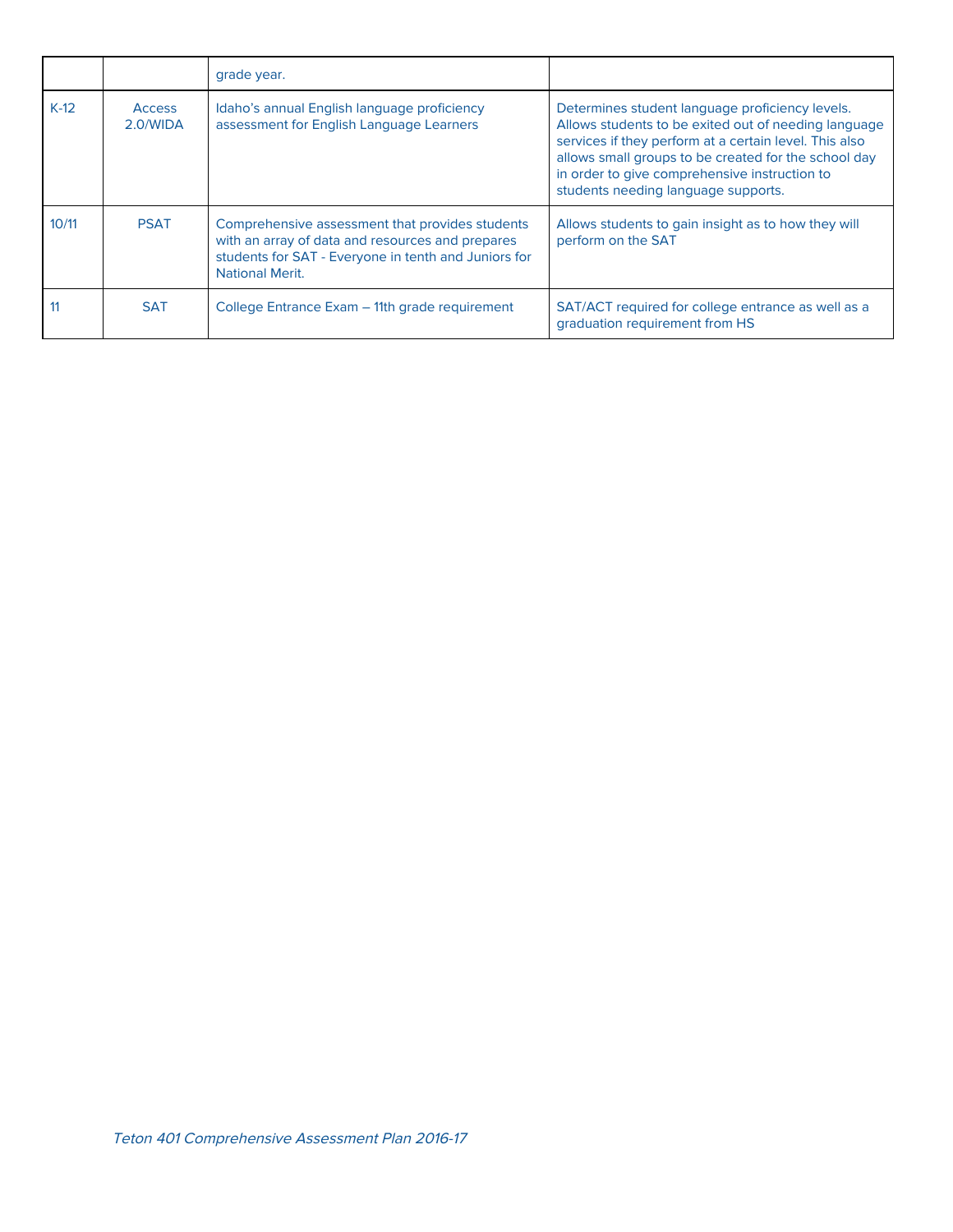<span id="page-9-0"></span>

|  |  | Specific School Site Responsibilities For Testing: |  |
|--|--|----------------------------------------------------|--|
|--|--|----------------------------------------------------|--|

| <b>Grade</b><br><b>Levels</b> | <b>Assessment</b><br><b>Instrument</b> | <b>School</b> | <b>Testing</b><br><b>Coordinator</b> | <b>Testing Window</b>                                                                                                                                                                                                 | <b>Actual Dates</b> |
|-------------------------------|----------------------------------------|---------------|--------------------------------------|-----------------------------------------------------------------------------------------------------------------------------------------------------------------------------------------------------------------------|---------------------|
| $K-3$                         | <b>IRI</b>                             | <b>DES</b>    | <b>Mickie Newby</b>                  | <b>FALL</b><br>August 21 - September 29, 2017<br>(ISEE upload in October)<br><b>WINTER</b><br>January 2 - February 28, 2018<br>(Optional)<br><b>SPRING</b><br>April 16 - May 18, 2018<br>(ISEE upload in May or June) |                     |
| $K-3$                         | <b>MAP</b>                             | <b>DES</b>    | <b>Mickie Newby</b>                  | Fall: 9/12-9/22<br><b>Winter: 1/22-2/6</b><br><b>Spring: 4/9-4/19</b>                                                                                                                                                 |                     |
| $\overline{\mathbf{3}}$       | <b>ISAT</b>                            | <b>DES</b>    | <b>Mickie Newby</b>                  | March 19, 2018 - May 18, 2018                                                                                                                                                                                         |                     |
| $K-3$                         | <b>IRI</b>                             | <b>TES</b>    | <b>Dana Wilson</b>                   | <b>FALL</b><br>August 21 - September 29, 2017<br>(ISEE upload in October)<br><b>WINTER</b><br>January 2 - February 28, 2018<br>(Optional)<br><b>SPRING</b><br>April 16 - May 18, 2018<br>(ISEE upload in May or June) |                     |
| $K-3$                         | <b>MAP</b>                             | <b>TES</b>    | <b>Dana Wilson</b>                   | Fall: 9/12-9/22<br><b>Winter: 1/22-2/6</b><br><b>Spring: 4/9-4/19</b>                                                                                                                                                 |                     |
| $\mathbf{3}$                  | <b>ISAT</b>                            | <b>TES</b>    | <b>Dana Wilson</b>                   | March 19, 2018 - May 18, 2018                                                                                                                                                                                         |                     |
| $K-3$                         | <b>IRI</b>                             | <b>VES</b>    | <b>Dana Wilson</b>                   | <b>FALL</b><br>August 21 - September 29, 2017<br>(ISEE upload in October)<br><b>WINTER</b><br>January 2 - February 28, 2018<br>(Optional)<br><b>SPRING</b><br>April 16 - May 18, 2018<br>(ISEE upload in May or June) |                     |
| $K-3$                         | <b>MAP</b>                             | <b>VES</b>    | <b>Dana Wilson</b>                   | Fall: 9/12-9/22<br><b>Winter: 1/22-2/6</b><br><b>Spring: 4/9-4/19</b>                                                                                                                                                 |                     |
| $\mathbf{3}$                  | <b>ISAT</b>                            | <b>VES</b>    | <b>Dana Wilson</b>                   | March 19, 2018 - May 18, 2018                                                                                                                                                                                         |                     |
| $4-5$                         | <b>MAP</b>                             | <b>RUES</b>   | <b>Wendi Hale</b>                    | Fall: 9/12-9/22<br><b>Winter: 1/22-2/6</b><br><b>Spring: 4/9-4/19</b>                                                                                                                                                 |                     |
| $4-5$                         | <b>ISAT</b>                            | <b>RUES</b>   | <b>Wendi Hale</b>                    | March 19, 2018 - May 18, 2018                                                                                                                                                                                         |                     |
| $6-8$                         | <b>MAP</b>                             | <b>TMS</b>    | <b>Jeff Reiley</b>                   | Fall: 9/12-9/22<br><b>Winter: 1/22-2/6</b><br><b>Spring: 4/9-4/19</b>                                                                                                                                                 |                     |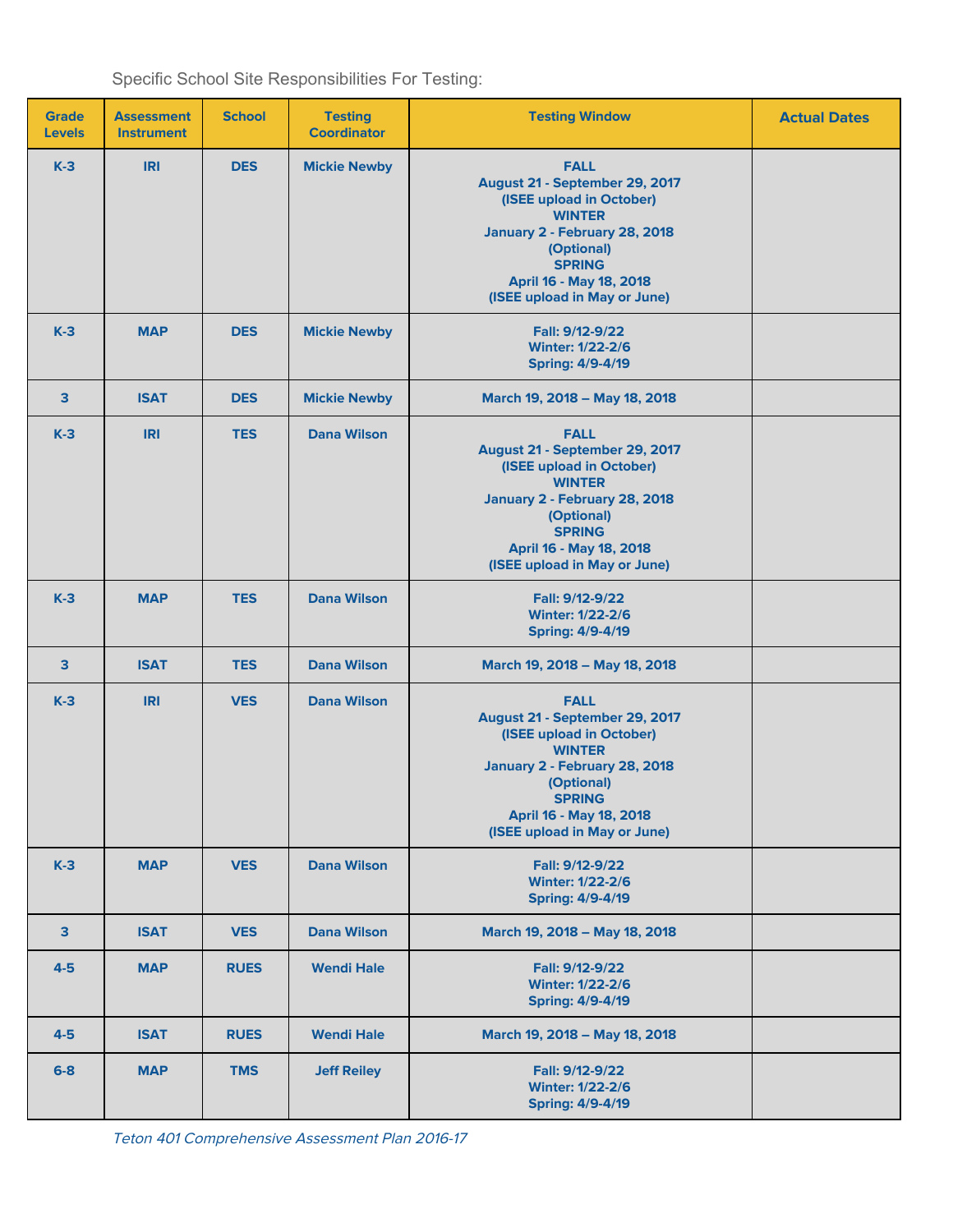| $6 - 8$          | <b>ISAT</b>                           | <b>TMS</b>     | <b>Jeff Reiley</b>          | March 19, 2018 - May 18, 2018                                                                                                                                       |  |
|------------------|---------------------------------------|----------------|-----------------------------|---------------------------------------------------------------------------------------------------------------------------------------------------------------------|--|
| $9-12$           | <b>Civics</b>                         | <b>TMS/THS</b> | <b>Linda Hansen</b>         | <b>Determined by District</b>                                                                                                                                       |  |
| 9                | <b>MAP</b>                            | <b>THS</b>     | <b>Linda Hansen</b>         | Fall: 9/12-9/22<br><b>Winter: 1/22-2/6</b><br><b>Spring: 4/9-4/19</b>                                                                                               |  |
| 10 <sup>1</sup>  | <b>ISAT</b>                           | <b>THS</b>     | <b>Deb</b><br>Woolstenhulme | March 19, 2018 - May 18, 2018                                                                                                                                       |  |
| 10 <sup>10</sup> | <b>PSAT</b>                           | <b>THS</b>     | <b>Deb</b><br>Woolstenhulme | <b>October 25, 2017</b>                                                                                                                                             |  |
| 10 <sup>1</sup>  | <b>EOC Bio</b>                        | <b>THS</b>     | <b>Deb</b><br>Woolstenhulme |                                                                                                                                                                     |  |
| 11               | <b>SAT</b>                            | <b>THS</b>     | <b>Deb</b><br>Woolstenhulme | <b>August 26, 2017</b><br><b>October 7, 2017</b><br><b>November 4, 2017</b><br>December 2, 2017<br><b>March 10, 2018</b><br>May 5, 2018<br><b>June 2, 2018</b>      |  |
| 11               | <b>ACT</b>                            | <b>THS</b>     | <b>Deb</b><br>Woolstenhulme | September 9, 2017<br><b>October 28, 2017</b><br>December 9, 2017<br><b>February 2, 2018</b><br><b>April 14, 2018</b><br><b>June 9, 2018</b><br><b>July 14, 2018</b> |  |
| $K-12$           | <b>WIDA/Acces</b><br>s <sub>2.0</sub> | <b>ALL</b>     | <b>Doug Tedford</b>         |                                                                                                                                                                     |  |